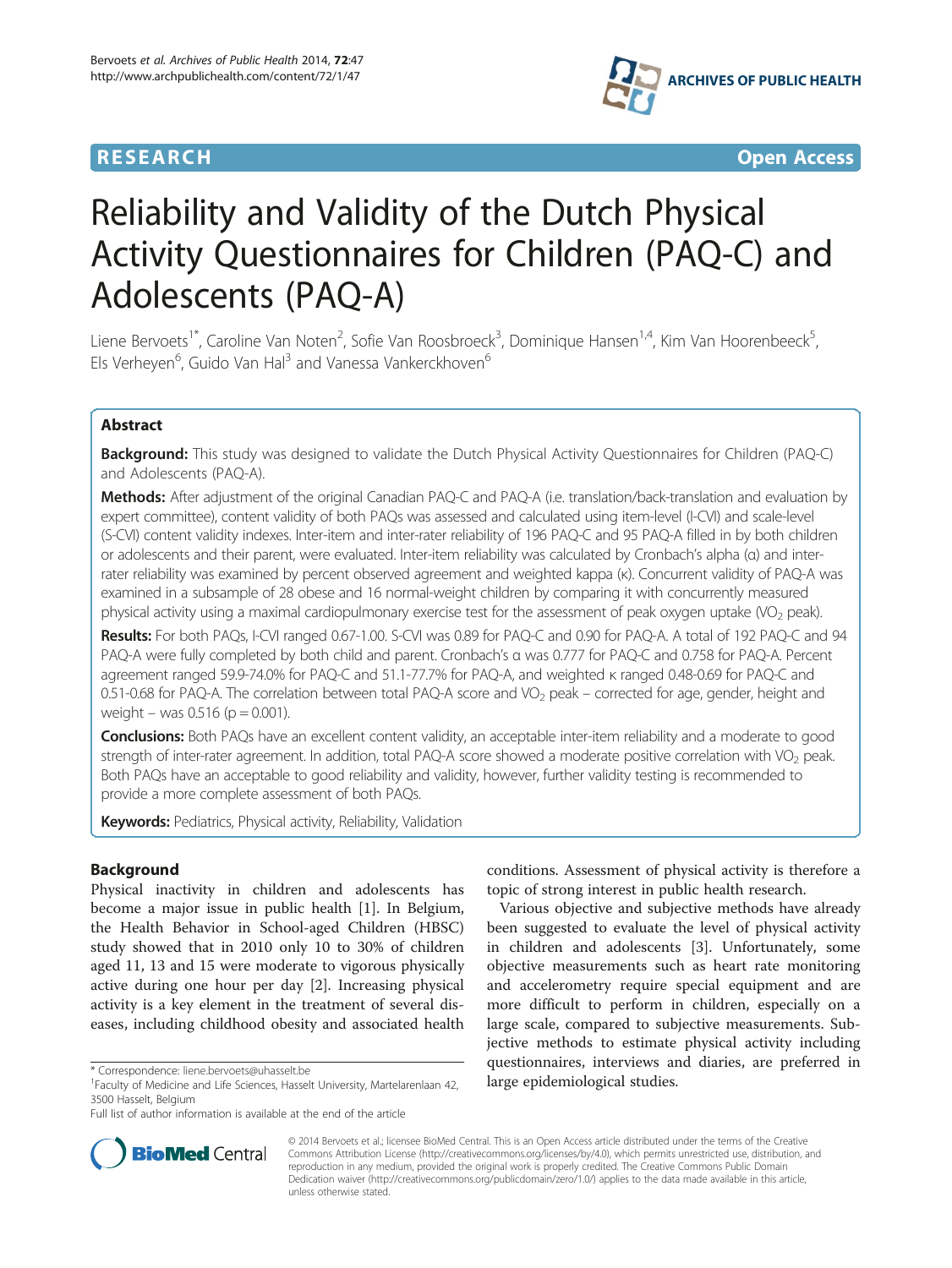The self-report Canadian PAQ-C and PAQ-A, developed by Kowalski et al. [\[4](#page-6-0)] are valid, cost-effective and feasible tools to evaluate physical activity in youth. Indeed, these questionnaires have been used to test for multiple psychometric properties, i.e. item and scale, test-retest reliability, internal consistency, sensitivity to gender and age differences, convergent validity, and construct validity [\[4-8](#page-6-0)]. All of these properties have been reported as acceptable to good.

In Flanders (the Dutch speaking part of Belgium), however, the reliability and validity of these questionnaires has not yet been evaluated in children and adolescents. Therefore, the principal aim of this study is to assess the reliability and validity of a Dutch version of the PAQ-C and PAQ-A in children and adolescents.

# Methods

# Ethical approval

The study was conducted in accordance with the ethical rules of the Helsinki Declaration. Informed consent was obtained from all children and their parents or legal guardian. The study protocol was approved by the Antwerp University Hospital Ethics Committee (Comité voor Medische Ethiek, Universitair Ziekenhuis Antwerpen, Wilrijkstraat 10, approval number 7/41/226).

#### Content validity

Both PAQs were evaluated by an expert committee consisting of three professionals in Pediatrics, one professional in Sports Medicine, and two professionals in Epidemiology and Sociology (see Additional file [1](#page-5-0) for Dutch PAQ-C and Additional file [2](#page-5-0) for Dutch PAQ-A). At first, the original Canadian PAQs developed by Kowalski et al. [\[4](#page-6-0)] were translated into Dutch and then back-translated into English according to the 'translation/ back-translation' method [\[9\]](#page-6-0) by two bilinguals belonging to the expert committee. Next, the first question was adjusted according to the socio-cultural conditions and available sport activities in Flanders (Belgium): i.e. some sport activities from the original PAQs (rowing/canoeing, aerobics, street hockey, cross-country skiing, ice-hockey/ ringette) were substituted by sport activities practiced in Flanders (tennis, athletics, combat sports, horse riding and gymnastics). Item-level (I-CVI) and scale-level (S-CVI) content validity indexes were calculated to measure content validity [[10\]](#page-6-0).

#### Inter-item and inter-rater reliability

To assess the inter-item and inter-rater reliability of PAQ-C and PAQ-A, six primary and four secondary schools were selected at random from schools located in Antwerp and Limburg (Flanders, Belgium). The selection was based on the response rate of schools which were located in the vicinity of the university and/or home of the researchers involved. Children or adolescents and their parents were informed about this study by means of distribution of an information letter. Afterwards, all responders received a letter with detailed information on the study protocol and the appropriate physical activity questionnaires to be completed and returned. Parent–child reliability (i.e. inter-rater agreement) was evaluated based on the PAQs filled in by both child and parent, independently of each other.

# Concurrent validity

Adolescents who completed the PAQ-A on the same day as a cardiopulmonary exercise test (CPET) were included to study concurrent validity. These study participants were a subset of obese and normal-weight children recruited during 2012–2013 participating in a prospective study (METAFIT study) conducted at the Jessa Hospital Hasselt (Belgium). Each item of PAQ-A and the total PAQ-A score were correlated with the peak oxygen uptake, i.e.  $VO<sub>2</sub>$  peak. During the CPET to volitional fatigue an electronically braked cycle (Ergofit GmbH & Co, Pirmasens, Germany) was used (cycling frequency: 70 rpm, starting and incremental load: between 10 and 40 W) [\[11\]](#page-6-0). These loads were based on subjects' age, gender, height and weight, with continuous pulmonary gas exchange analysis (Jaeger Oxycon, Erich Jaeger GmbH, Germany). On the morning of each test day, a gas and volume calibration was executed. During the tests, environmental temperature was kept stable (19-21°C). Oxygen uptake  $(VO<sub>2</sub>)$  was collected breath-by-breath and averaged every 10 seconds. All subjects exercised to volitional exhaustion and achieved a peak respiratory gas exchange ratio (RER) >1.0.

# Physical activity questionnaire scoring

Scoring of PAQs was performed as described by Kowalski et al. [[4\]](#page-6-0). PAQ-C questionnaire has been originally designed for children aged 8 to 14 and consists of nine questions structured to discern low (score 1) to high (score 5) physical activity during the last seven days and a tenth question in order to identify children or adolescents who had unusual activity during the previous week. However, the last question was not used as a part of the summary activity score.

PAQ-A questionnaire has been originally designed for adolescents aged 14 to 20. The PAQ-A questionnaire consists of only nine questions (the question about morning break was omitted, according to the original PAQ) but it has the same scoring method as PAQ-C. The first question of both PAQs contained a checklist of 22 common leisure and sport activities as well as two 'other' fill-in choices. The first question was scored as the mean of all activities by a score from 1 to 5. The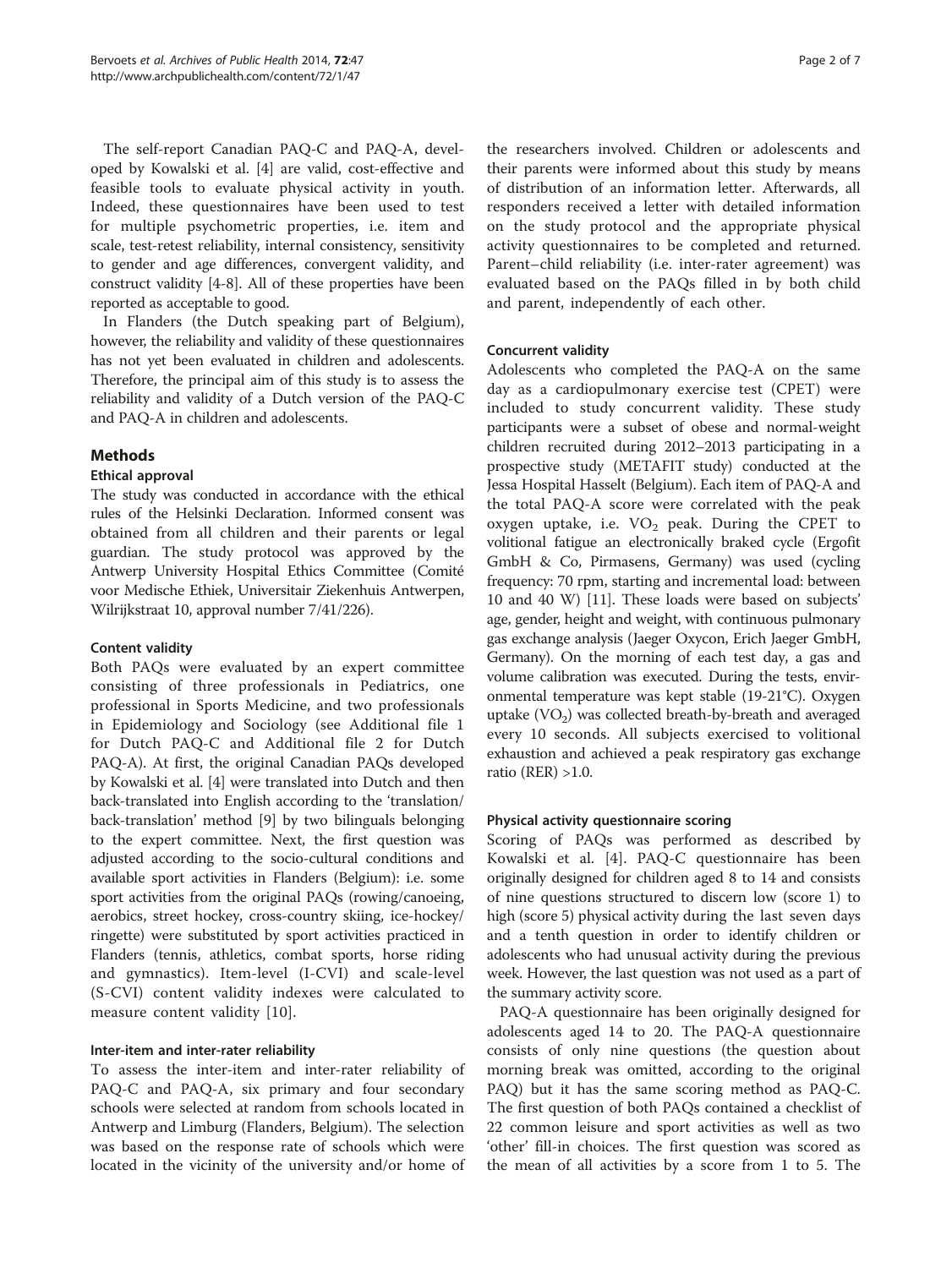total score of these questionnaires was calculated by adding all questions' average scores.

#### Data analysis

To determine the I-CVI, all six members of the expert committee rated each question/item of both PAQs in terms of its relevance to the underlying construct to a 4-point ordinal scale (i.e. 1: not relevant; 2: somewhat relevant; 3: quite relevant; 4: highly relevant). Consequently, the I-CVI was computed for each item as the number of experts giving a rating of either 3 or 4 divided by the total number of experts. The S-CVI was calculated for each PAQ as the average of the I-CVIs for all items on the scale. An I-CVI higher than 0.78 was assumed to be excellent, and a minimum S-CVI of 0.80 was considered as acceptable [[12\]](#page-6-0). Inter-item reliability was calculated by Cronbach's alpha (α). A value of 0.70 or higher was considered as acceptable. Inter-rater agreement was determined with kappa (κ) and 95% Confidence Intervals (CI). To permit calculation of the κ statistic, Q1, Q9 and Qtotal were transformed into quintiles before statistical analysis. Kappa values were characterized as follows: 0.00: poor agreement; 0.01-0.20: slight agreement; 0.21-0.40: fair agreement; 0.41-0.60: moderate agreement; 0.61-0.80: substantial agreement; 0.81-1.00: almost perfect agreement. Concurrent validity was assessed using Spearman correlation coefficients  $(r<sub>s</sub>)$  corrected for age, gender, height and weight. Data were statistically analyzed using SPSS software version IBM 20.0 (Chicago, Illinois, USA). Significance levels were set at  $P < 0.05$ .

# Results

# Content validity

Table 1 gives an overview of I-CVI and S-CVI of both PAQs based on the scoring by six professionals of the expert committee. For both PAQs, I-CVI was highest for question items 1 (i.e. sport activities in spare time), 5 (i.e. after-school activity), 6 (i.e. evening-activity) and 7 (i.e. weekend-activity), average for items 2 (i.e. activity during physical education classes) and 9 (i.e. activity during each day last week) and lowest for item 4 (i.e. lunch-time activity). Both PAQs showed a high S-CVI, i.e. 0.89 for PAQ-C and 0.90 for PAQ-A.

# Inter-item and inter-rater reliability

The response rate of both PAQs ranged between 50 and 75%. In total, 196 PAQ-C and 95 PAQ-A were fully

|  |  |  |  |  |  |  |  |  |  |  | Table 1 I-CVI and S-CVI scores for the Dutch PAQ-C and PAQ-A |
|--|--|--|--|--|--|--|--|--|--|--|--------------------------------------------------------------|
|--|--|--|--|--|--|--|--|--|--|--|--------------------------------------------------------------|

|                                                  |          | PAQ-C    |                |                 |                |                |              |
|--------------------------------------------------|----------|----------|----------------|-----------------|----------------|----------------|--------------|
| Item                                             | Expert 1 | Expert 2 | Expert 3       | <b>Expert 4</b> | Expert 5       | Expert 6       | <b>I-CVI</b> |
| <b>Q1.</b> Spare time activity: sports           | 3        | 4        | $\overline{4}$ | 4               | 4              | 4              | 1.00         |
| Q2. Activity during physical education classes   | 3        | 3        | 3              | 3               | 2              | 3              | 0.83         |
| Q3. Break time activity                          | 3        | 3        | 3              | 2               | 3              |                | 0.67         |
| Q4. Lunchtime activity                           | 3        | 3        | 3              |                 | 3              | 2              | 0.67         |
| Q5. After-school activity                        | 4        | 4        | 4              | 4               | $\overline{4}$ | 4              | 1.00         |
| <b>Q6.</b> Evening activity                      | 4        | 4        | 4              | 4               | 4              | 4              | 1.00         |
| Q7. Weekend-activity                             | 4        | 4        | $\overline{4}$ | 4               | $\overline{4}$ | 4              | 1.00         |
| Q8. Activity frequency during the last 7 days    | 3        | 4        | 4              | 3               | 4              | 3              | 1.00         |
| Q9. Activity frequency during each day last week |          | 4        | $\overline{4}$ | 4               | 2              | $\overline{4}$ | 0.83         |
| S-CVI                                            |          |          |                |                 |                |                | 0.89         |

|                                                       |           | <b>PAQ-A</b>   |                |                |           |                |              |
|-------------------------------------------------------|-----------|----------------|----------------|----------------|-----------|----------------|--------------|
| Item                                                  | Expert 1  | Expert 2       | Expert 3       | Expert 4       | Expert 5  | Expert 6       | <b>I-CVI</b> |
| <b>Q1.</b> Spare time activity: sports                | 3         | 4              | 4              | $\overline{4}$ | 4         | 4              | 1.00         |
| <b>Q2.</b> Activity during physical education classes | 3         | 3              | 3              | 3              | 2         | 3              | 0.83         |
| Q3. Break time activity                               | <b>NA</b> | <b>NA</b>      | <b>NA</b>      | <b>NA</b>      | <b>NA</b> | <b>NA</b>      | NA.          |
| Q4. Lunchtime activity                                | 3         | 3              | 3              | 3              | 2         | 2              | 0.67         |
| Q5. After-school activity                             | 4         | $\overline{4}$ | $\overline{4}$ | $\overline{4}$ | 4         | $\overline{4}$ | 1.00         |
| <b>Q6.</b> Evening activity                           | 4         | 4              | $\overline{4}$ | $\overline{4}$ | 4         | $\overline{4}$ | 1.00         |
| Q7. Weekend-activity                                  | 4         | 4              | 4              | $\overline{4}$ | 4         | 4              | 1.00         |
| Q8. Activity frequency during the last 7 days         |           | $\overline{4}$ | $\overline{4}$ | 3              | 4         | 3              | 0.83         |
| Q9. Activity frequency during each day last week      | 3         | 4              | 3              | $\overline{4}$ | 2         | $\overline{4}$ | 0.83         |
| S-CVI                                                 |           |                |                |                |           |                | 0.90         |

I-CVI: item-level content validity; S-CVI: scale-level content validity; NA: not applicable.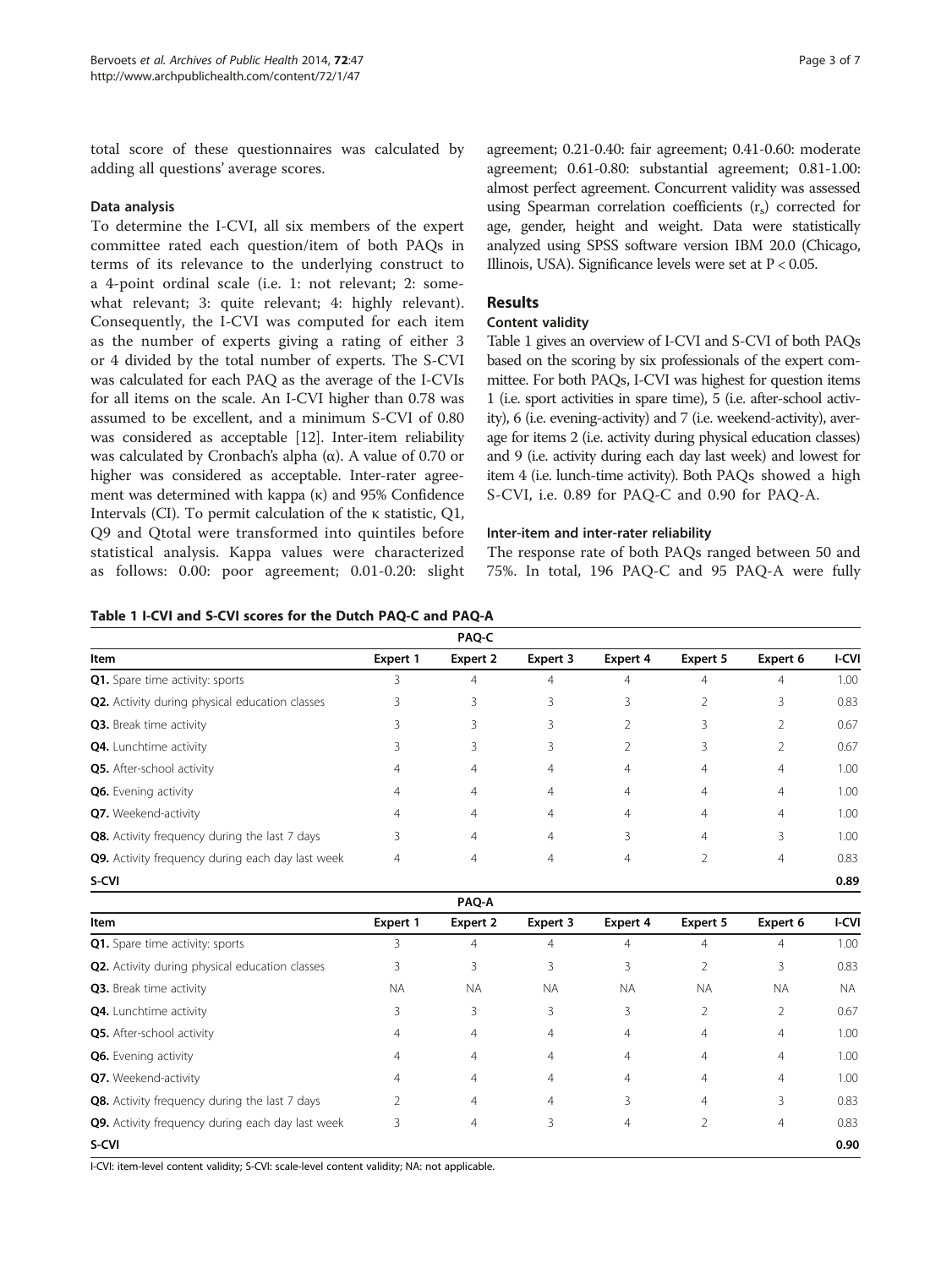<span id="page-3-0"></span>completed by both child and parent. Children  $(n = 5)$ who indicated they filled in the exact same answers as their parent were excluded from this analysis. Consequently, 192 PAQ-C questionnaires were completed by 101 girls and 91 boys aged between 5 and 12 (mean age:  $8.9 \pm 1.7$  years), 94 PAQ-A questionnaires were completed by 52 girls and 42 boys aged between 12 and 17 (mean age:  $13.6 \pm 1.4$  years) (Table 2). Adolescents scored significantly lower for Q1, Q4, Q9 ( $P < 0.001$ ) and Q7 ( $P = 0.005$ ) compared to children.

The inter-item reliability, expressed by Cronbach's  $\alpha$ , of both PAQs was evaluated. Of all 192 PAQ-C questionnaires completed by children and all 94 PAQ-A questionnaires completed by adolescents, Cronbach's α was 0.777 (95% CI: 0.726-0.821) and 0.758 (95% CI: 0.677-0.826), respectively.

Table [3](#page-4-0) describes the inter-rater reliability for each question separately and for the total physical activity. For PAQ-C, percent agreement ranged 59.9-74.0% and weighted κ ranged 0.48-0.69. For PAQ-A, percent agreement ranged 51.1-77.7% and weighted κ ranged 0.51-0.68.

We experienced that PAQ-C was difficult to complete for 5 and 6-year-old children  $(n = 24)$  because of their limited reading skills. Therefore, we performed an additional analysis without the 5 and 6-year-old children, which showed a good overall reliability (Cronbach's α: 0.761; 95% CI: 0.703-0.812) and a better inter-rater reliability of total physical activity level (observed agreement of 75.0%; weighted κ: 0.72; 95% CI: 0.52-0.92) compared with the original analysis including this age group.

# Concurrent validity

A subset of 28 obese (mean BMI:  $33.5 \pm 4.7$  kg/m<sup>2</sup>; mean age:  $14.2 \pm 1.8$  years; 18 boys) and 16 normal-weight (mean BMI:  $19.0 \pm 2.2$  kg/m<sup>2</sup>; mean age:  $14.0 \pm 1.7$  years; 8 boys) adolescents completed the PAQ-A on the same day as the CPET took place. Descriptive characteristics of the study population are presented in Table 2. The mean PAQ-A score was  $2.13 \pm 0.68$  in obese and  $2.77 \pm 0.68$  in normal-weight individuals  $(P = 0.005)$ . The total PAQ-A score was  $2.36 \pm 0.74$ . The mean VO<sub>2</sub> peak was 2201 ± 500 ml/min in obese and 2498 ± 835 ml/min in normal-weight individuals  $(P = 0.306)$ . The total mean VO<sub>2</sub> peak was  $2309 \pm 650$  ml/min.

PAQ-A is scored with an arbitrary numeric score, whereas the exercise monitor raw output is a scale count. The results presented in Table [4](#page-4-0) are, therefore, representing relative validity rather than absolute validity. The associations between the PAQ-A score and  $VO<sub>2</sub>$  peak were moderate to strong. Three out of eight (i.e. Q1: sport activities in spare time; Q4: lunch-time activity; Q5: after-school activity) PAQ-A items were not significantly

Table 2 Descriptive characteristics of the study population

|                        | Inter-item and inter-rater<br>reliability (children) |                 | Inter-item and inter-rater<br>reliability (parents) |                 | <b>Concurrent validity</b> | Inter-item reliability<br>(independent cohort) |                                       |  |
|------------------------|------------------------------------------------------|-----------------|-----------------------------------------------------|-----------------|----------------------------|------------------------------------------------|---------------------------------------|--|
|                        | PAQ-C $(n = 192)$                                    | $PAQ-A (n=94)$  | PAQ-C ( $n = 192$ ) PAQ-A ( $n = 94$ )              |                 | PAQ-A $(n = 44)$           |                                                | PAQ-C ( $n = 26$ ) PAQ-A ( $n = 21$ ) |  |
| Age, years             | $8.9\pm1.7$ $^{***}$                                 | $13.6 \pm 1.4$  |                                                     |                 | $14.2 \pm 1.8$             | $9.1\pm2.0^{***}$                              | $13.2 \pm 2.1$                        |  |
| Gender                 |                                                      |                 |                                                     |                 |                            |                                                |                                       |  |
| Boys, n (%)            | 91 (47.4)                                            | 42 (44.7)       |                                                     |                 | 26 (59.0)                  | 12(46.2)                                       | 14(66.7)                              |  |
| Girls, n (%)           | 101 (52.6)                                           | 52 (55.3)       |                                                     |                 | 18 (41.0)                  | 14 (53.8)                                      | 7(33.3)                               |  |
| Height, cm             | $138.1 \pm 11.3***$                                  | $165.0 \pm 9.3$ |                                                     |                 | $164.3 \pm 10.5$           | $138.2 \pm 13.4***$                            | $159.2 \pm 15.1$                      |  |
| Weight, kg             | $32.1 \pm 8.5***$                                    | $54.6 \pm 14.7$ |                                                     |                 | $77.2 \pm 26.4$            | $38.2 \pm 17.3***$                             | $63.6 \pm 26.5$                       |  |
| BMI, kg/m <sup>2</sup> | $16.5 \pm 2.7***$                                    | $19.9 \pm 4.1$  |                                                     |                 | $28.2 \pm 8.1$             | $19.1 \pm 5.9$ <sup>**</sup>                   | $24.9 \pm 8.5$                        |  |
| Q1                     | $1.50 \pm 0.25***$                                   | $1.35 \pm 0.22$ | $1.41 \pm 0.21$                                     | $1.30 \pm 0.17$ | $1.26 \pm 0.19$            | $1.38 \pm 0.16^{7}$                            | $1.27 \pm 0.12$                       |  |
| Q2                     | $4.53 \pm 0.72$                                      | $4.59 \pm 0.78$ | $4.43 \pm 0.76$                                     | $4.50 \pm 0.84$ | $4.32 \pm 1.13$            | $4.58 \pm 0.64$                                | $4.14 \pm 1.11$                       |  |
| Q3                     | $3.94 \pm 1.01$                                      | <b>NA</b>       | $3.90 \pm 0.94$                                     | <b>NA</b>       | <b>NA</b>                  | $3.89 \pm 0.91$                                | <b>NA</b>                             |  |
| Q4                     | $3.60 \pm 1.21^{***}$                                | $2.24 \pm 1.01$ | $3.53 \pm 1.13$                                     | $2.21 \pm 0.97$ | $2.34 \pm 0.98$            | $3.85 \pm 1.29***$                             | $2.38 \pm 1.16$                       |  |
| Q <sub>5</sub>         | $2.49 \pm 1.22$                                      | $2.28 \pm 1.39$ | $2.42 \pm 1.19$                                     | $2.24 \pm 1.33$ | $1.95 \pm 1.36$            | $2.23 \pm 1.27$                                | $2.19 \pm 1.47$                       |  |
| Q <sub>6</sub>         | $2.55 \pm 1.09$                                      | $2.38 \pm 1.09$ | $2.49 \pm 1.05$                                     | $2.38 \pm 1.09$ | $2.25 \pm 1.22$            | $2.39 \pm 1.06$                                | $2.29 \pm 1.06$                       |  |
| Q7                     | $2.79 \pm 0.89$ **                                   | $2.46 \pm 1.02$ | $2.71 \pm 0.87$                                     | $2.50 \pm 0.95$ | $2.09 \pm 1.20$            | $2.50 \pm 1.14$                                | $2.24 \pm 1.04$                       |  |
| Q8                     | $2.95 \pm 0.97$                                      | $2.93 \pm 0.96$ | $2.87 \pm 0.86$                                     | $2.80 \pm 0.95$ | $2.55 \pm 1.32$            | $2.69 \pm 0.97$                                | $2.76 \pm 1.04$                       |  |
| Q9                     | $3.12 \pm 0.91***$                                   | $2.71 \pm 0.81$ | $3.01 \pm 0.88$                                     | $2.65 \pm 0.79$ | $2.24 \pm 0.85$            | $2.93 \pm 0.82$                                | $2.46 \pm 0.73$                       |  |
| Total mean PAO         | $3.05 \pm 0.89^{***}$                                | $2.62 \pm 0.92$ | $2.97 \pm 0.89$                                     | $2.57 \pm 0.90$ | $2.36 \pm 0.74$            | $2.94 \pm 0.57$ <sup>**</sup>                  | $2.47 \pm 0.69$                       |  |

NA: not applicable. All values are presented as mean ± SD, unless otherwise indicated. Significant differences were detected between PAQ-C and PAQ-A filled in by children and adolescents using the independent samples t test:  $^{*}P < 0.05$ ,  $^{**}P \le 0.01$  and  $^{***}P \le 0.001$ .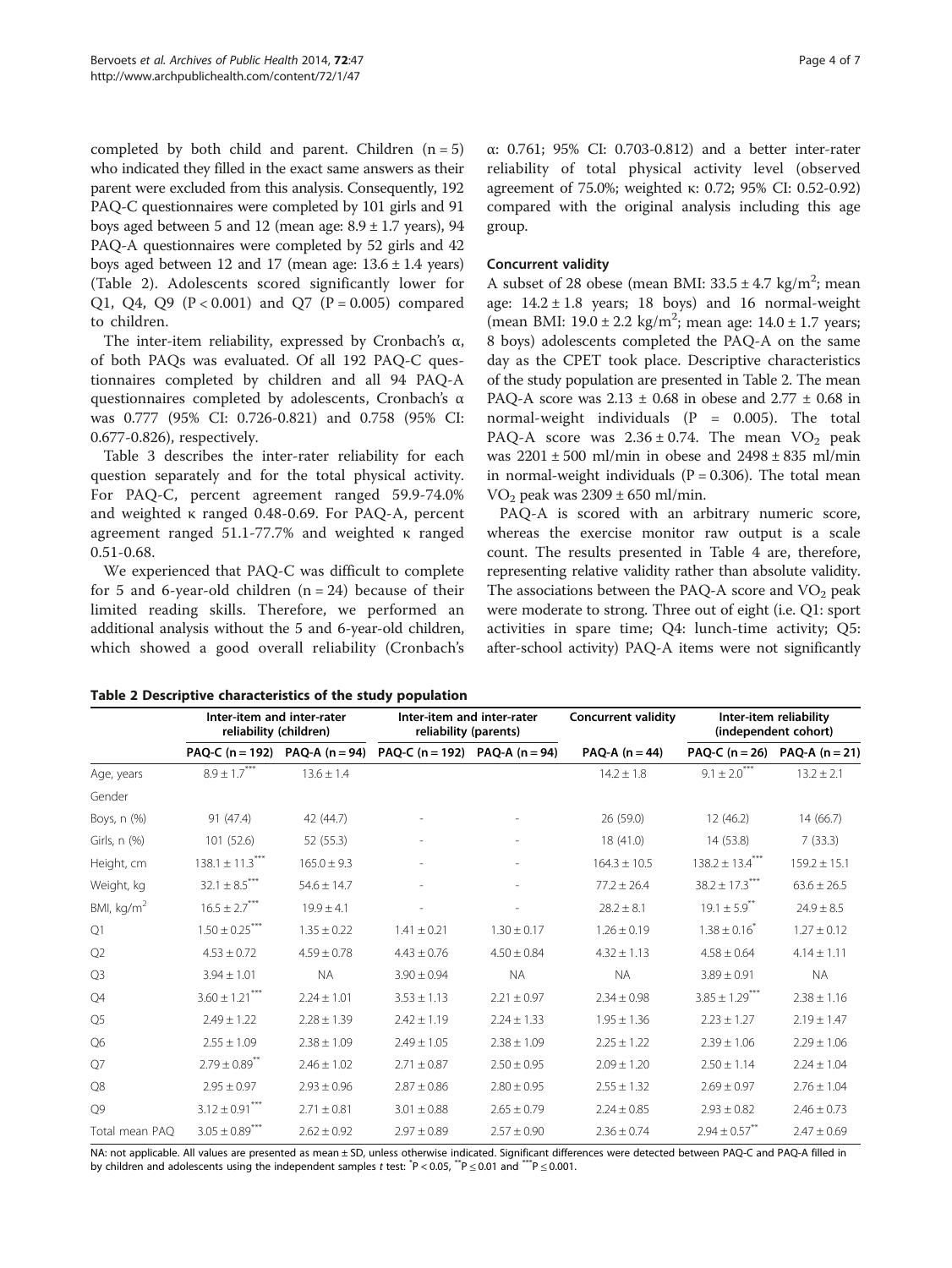#### <span id="page-4-0"></span>Table 3 Inter-rater reliability for the Dutch PAQ-C and PAQ-A

|                                                       | PAQ-C $(n = 192)$                |                               | $PAQ-A (n=94)$            |                               |  |
|-------------------------------------------------------|----------------------------------|-------------------------------|---------------------------|-------------------------------|--|
|                                                       | <b>Observed</b><br>agreement (%) | Weighted <b>K</b><br>(95% CI) | Observed<br>agreement (%) | Weighted <b>K</b><br>(95% CI) |  |
| <b>Q1.</b> Spare-time activity: sports                | 59.9                             | $0.50(0.41 - 0.60)$           | 77.7                      | $0.67$ $(0.54 - 0.81)$        |  |
| <b>Q2.</b> Activity during physical education classes | 71.4                             | $0.48(0.37-0.59)$             | 73.4                      | $0.53(0.33-0.72)$             |  |
| Q3. Break-time activity                               | 74.0                             | $0.64(0.55-0.73)$             | NA.                       | <b>NA</b>                     |  |
| <b>Q4.</b> Lunch-time activity                        | 71.9                             | $0.68$ $(0.60 - 0.77)$        | 64.9                      | $0.60$ $(0.46 - 0.73)$        |  |
| Q5. After-school activity                             | 67.7                             | $0.63(0.54-0.71)$             | 69.2                      | $0.61$ $(0.47 - 0.76)$        |  |
| Q6. Evening activity                                  | 71.9                             | $0.69(0.62 - 0.77)$           | 71.                       | $0.68$ $(0.53 - 0.79)$        |  |
| Q7. Weekend-activity                                  | 69.8                             | $0.56(0.46-0.67)$             | 57.5                      | $0.51$ $(0.38 - 0.65)$        |  |
| Q8. Activity frequency during the last 7 days         | 72.4                             | $0.65(0.56-0.74)$             | 70.2                      | $0.63$ $(0.51 - 0.76)$        |  |
| Q9. Activity frequency during each day last week      | 65.6                             | $0.64(0.55-0.72)$             | 51.0                      | $0.51(0.38-0.64)$             |  |
| Total physical activity                               | 65.6                             | $0.60(0.52 - 0.67)$           | 70.2                      | $0.64$ $(0.51 - 0.77)$        |  |

95% CI: 95% Confidence Interval; NA: not applicable.

associated with  $VO<sub>2</sub>$  peak (P > 0.05). Overall, total PAQ-A score showed a moderate correlation with  $VO<sub>2</sub>$  peak  $(r_s = 0.516; P = 0.001).$ 

#### Proof of concept

We tested whether both PAQs were still reliable in a small but independent cohort consisting of 47 subjects (Table [2\)](#page-3-0). These study participants were a subset of 21 overweight/obese and 26 normal-weight children recruited during 2009–2010 participating in a prospective study (COFF study [\[13\]](#page-6-0)) conducted at the Antwerp University Hospital (Belgium). Only inter-item reliability could be calculated from both PAQs. Cronbach's α was 0.762 (95% CI: 0.597-0.878) for PAQ-C and 0.824 (95% CI: 0.682-0.918) for PAQ-A.

# **Discussion**

In this study, we evaluated the reliability and validity of a Dutch version of the PAQ-C and PAQ-A in a

Table 4 Concurrent validity of the PAQ-A

|                                                       | $VO2$ peak           |
|-------------------------------------------------------|----------------------|
| <b>Q1.</b> Spare-time activity: sports                | $-0.012$             |
| <b>Q2.</b> Activity during physical education classes | $0.438$ **           |
| Q3. Break-time activity                               | <b>NA</b>            |
| <b>Q4.</b> Lunch-time activity                        | 0.010                |
| <b>Q5.</b> After-school activity                      | 0.052                |
| <b>Q6.</b> Evening activity                           | $0.550***$           |
| Q7. Weekend activity                                  | $0.608^{m}$          |
| Q8. Activity frequency during the last 7 days         | $0.426***$           |
| Q9. Activity frequency during each day last week      | $0.412$ <sup>*</sup> |
| <b>Total physical activity</b>                        | 0.516                |

NA: not applicable. Spearman correlation coefficients ( $r_s$  corrected for age, gender, height and weight) of PAQ-A with corresponding exercise test measures of  $VO_2$  peak.  $\bar{P}$  < 0.05;  $\bar{P}$  < 0.01;  $\bar{P}$  < 0.001.

convenient sample of children and adolescents living in Flanders, Belgium. We report excellent content validity, an acceptable inter-item reliability and moderate to good strength of inter-rater agreement of PAQ-C (completed by children aged 5 to 12) and PAQ-A (completed by adolescents aged 12 to 17). In addition, the concurrent validity correlation of PAQ-A with the  $VO<sub>2</sub>$  peak was moderate.

To describe the level and pattern of physical activity, a standardized, reliable and valid instrument is essential. Furthermore, in children and adolescents it is important to use instruments which are non-invasive, easy-to-use and time-saving. To our knowledge, there are only a few validated short questionnaires in Dutch to assess the overall level of physical activity in adolescents [\[2,14](#page-6-0)] and the usefulness of these questionnaires in children younger than 11 years has not yet been assessed. A thorough literature study revealed that the original Canadian PAQ [[4\]](#page-6-0) – a short standardized questionnaire – was suited for the evaluation of the overall physical activity level in both children (PAQ-C) and adolescents (PAQ-A). Moreover, in a recent review by Biddle et al. [\[15](#page-6-0)], different self-reported physical activity instruments developed for use in children and adolescents were compared in order to assess their suitability and feasibility for the use in population surveillance systems and tracking trends over time. In total, they identified 20 activity-based instruments of which three were supported by the majority of the expert group and authors, namely PAQ-C and PAQ-A, Youth Risk Behaviour Surveillance Survey (YRBS) and the Teen Health Survey. These physical activity measurement instruments demonstrated not only reliability and validity but also ease of use. In addition, it was noted that no data are currently available on the use of both PAQs in Europe [[15](#page-6-0)]. Therefore, we evaluated the reliability and validity of a Dutch version of both PAQ-C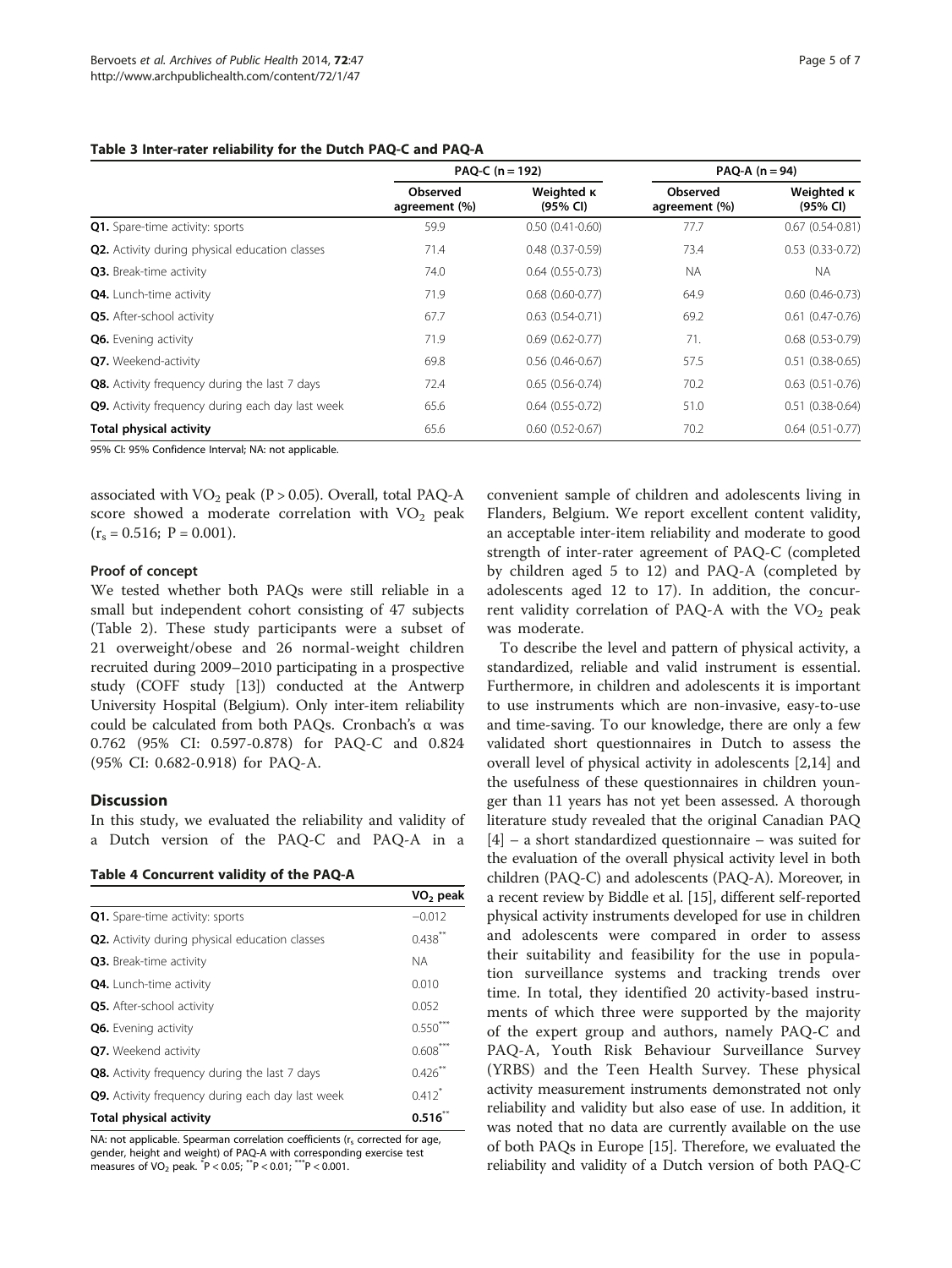<span id="page-5-0"></span>and PAQ-A in a convenient sample of children and adolescents living in Flanders.

In our study, adolescents generally showed lower levels of physical activity compared to children. Janz et al. [[8](#page-6-0)] also found a lower level of physical activity in adolescents (PAQ-A score:  $2.51 \pm 0.61$ ) compared to children (PAQ-C score:  $2.61 \pm 0.60$ , although this was not tested for significance. The lower physical activity observed during adolescence might be explained by a decrease in non-organized sport and vigorous physical activity [\[16\]](#page-6-0). This explanation fits well in the further interpretation of our results, since we observed higher scores of PAQ-A for the second question. This question handles about the frequency of being active during the physical education classes. Therefore, we assume that adolescents are more active during organized sport activities, but fail in maintaining a high level of physical activity during playtimes and activities outside school. In addition, the low values of PAQ-A observed in our study samples of concurrent validity and inter-item reliability tested in the independent cohort, were due to the characteristics of the study populations containing obese children and adolescents.

Content validity of the Dutch PAQ-C and PAQ-A was evaluated by the expert committee and was found to be excellent. Questions concerning sport activities in spare time, after-school, in the evening and the weekend were found highly relevant, whereas questions concerning break and lunchtime were scored lowest. This finding can be explained by the fact that break and lunchtime activities at school are relatively short in time and depend on whether the school itself organizes sport activities during break or lunch. Sport activities in spare time, after-school, in the evening or weekend are often practiced in sports associations and last longer in time. Nonetheless, we can conclude that the content of both PAQs is very relevant.

PAQ-C and PAQ-A showed an acceptable inter-item reliability, which is in line with previous reports [\[5,8,17,18](#page-6-0)]. As a proof of concept, we re-tested inter-item reliability in a small but independent cohort and still found a good internal consistency for both PAQs.

Because of the short time frame of our study and from practical point of view we opted to study inter-rater instead of test-retest reliability. We found a moderate to good strength of inter-rater agreement. Accordingly, we conclude that these questionnaires are reliable for their use in the assessment of the overall level of physical activity in children and adolescents speaking Dutch. However, some marginal notes have to be made. Firstly, both PAQs can also be implemented in other Dutch speaking countries provided that the sport activities practiced in the respective country are used in the questionnaires. Nevertheless, caution has to be taken since Moore et al. [[18\]](#page-6-0) proved that reliability and

validity of the PAQ-C differed between ethnic populations, i.e. African American, European American and Hispanic children. Moreover, the sport activities should always be reconsidered in time according to the existing sport trends. Also important to note is the high level of parent–child agreement for PAQ-C completed by 5 and 6-year-old children. This is probably due to the fact that parents helped their children with completing the questionnaire, but did not report this to the investigators. It is therefore important to inform the parents that they may help the child with reading and completing the questions, but that they should not provide any guidance in answering the questions.

The concurrent validity correlation between the Dutch PAQ-A total score and the  $VO<sub>2</sub>$  peak was moderate. However, it is considerable higher than the previously reported associations between PAQ-A and accelerometry [[5,8,17\]](#page-6-0). Consequently, PAQ-A might serve as a valid tool to assess physical activity level in adolescents.

#### Conclusions

This is the first validation study of a Dutch version of the PAQ-C and PAQ-A questionnaires for children and adolescents. Our results show that the Dutch versions of both PAQ-C and PAQ-A, provide reliable and valid estimates of physical activity among 5 to 17-year-old children and adolescents. Both questionnaires can be considered as very useful in clinical practice to assess overall level of physical activity in children and adolescents. Eventually, assessment of physical activity both at individual and at population level, could lead to improvement of personalized interventions and new school policies in order to prevent as well as to combat weight gain and associated health complications.

#### Additional files

[Additional file 1:](http://www.biomedcentral.com/content/supplementary/2049-3258-72-47-S1.pdf) Dutch Physical Activity Questionnaire for Children (PAQ-C).

[Additional file 2:](http://www.biomedcentral.com/content/supplementary/2049-3258-72-47-S2.pdf) Dutch Physical Activity Questionnaire for Adolescents (PAQ-A).

#### Competing interests

The authors declare that they have no competing of interest.

#### Authors' contributions

LB and CVN recruited study participants, collected the data, analyzed the data and wrote the article. DH implemented the cardiopulmonary exercise tests. SVR, DH, KVH and GVH helped with interpretation of data analysis and critically revised the manuscript. EV assisted in recruitment of study participants. VV developed the concept and design of the study, and critically revised the manuscript. All authors read and approved the final manuscript.

#### Acknowledgements

We thank all participating children, adolescents and their parents. We also thank the schools for their willingness to distribute information on the study to their pupils.